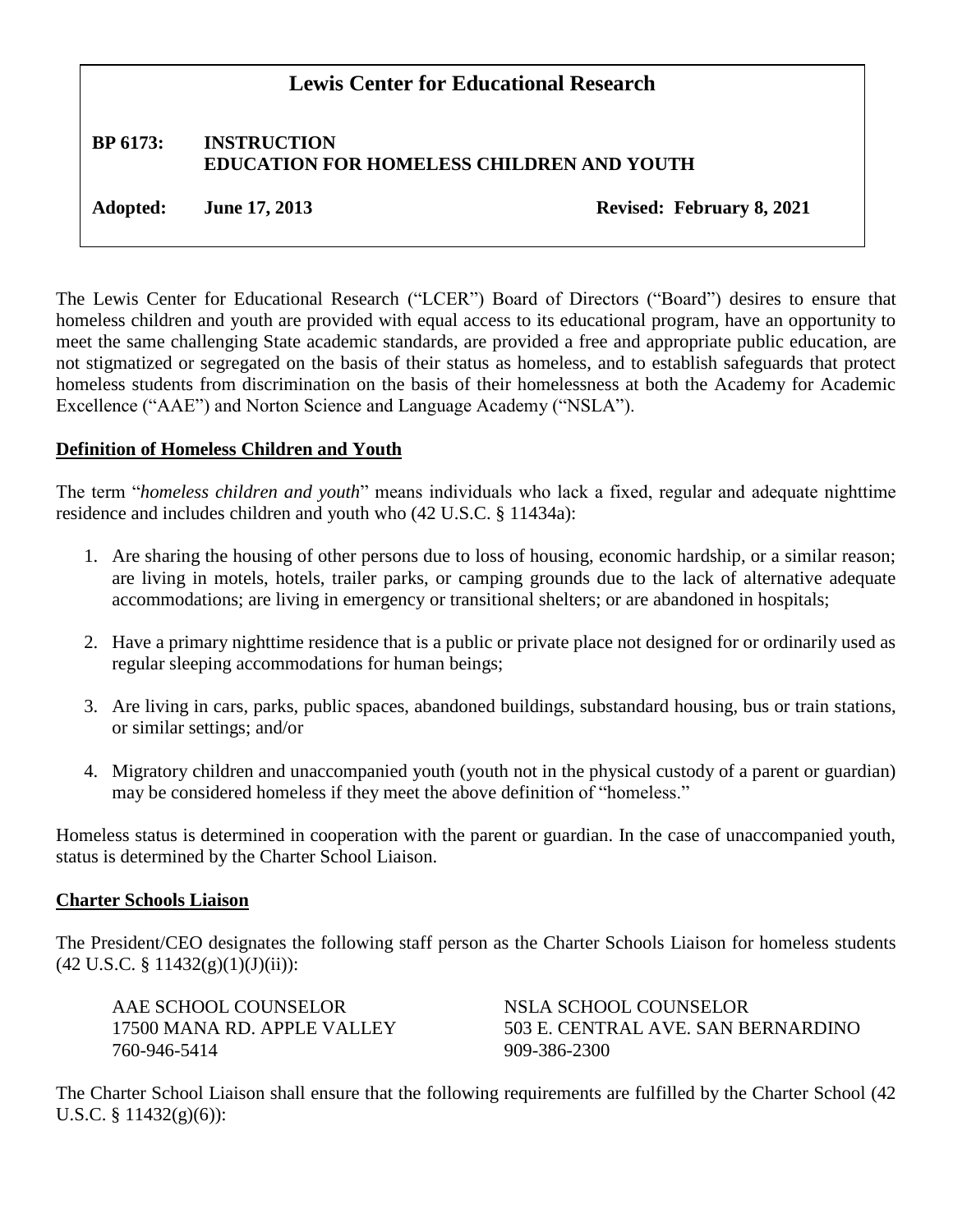- 1. Homeless students are identified by school personnel and through outreach and coordination activities with other entities and agencies.
- 2. Homeless students enroll in and have a full and equal opportunity to succeed at LCER schools.
- 3. Homeless students and families receive educational services for which they are eligible, including: services through Head Start programs (including Early Head Start programs) under the Head Start Act; early intervention services under part C of the Individuals with Disabilities Education Act ("IDEA"); any other preschool programs administered by LCER, if any; and referrals to health care services, dental services, mental health services, substance abuse services, housing services, and other appropriate services.
- 4. Parents/guardians are informed of the educational and related opportunities available to their children and are provided with meaningful opportunities to participate in the education of their children.
- 5. Public notice of the educational rights of homeless children is disseminated at places frequented by parents or guardians of such youths, and unaccompanied youths, such as schools, shelters, public libraries, and soup kitchens, and in a manner and form understandable to the parents and guardians of homeless youth and unaccompanied youth.
- 6. Enrollment/admissions disputes are mediated in accordance with law, LCER charters, and Board policy.
- 7. Parents/guardians and any unaccompanied youth are fully informed of all transportation services, as applicable.
- 8. Charter School personnel providing services receive professional development and other support.
- 9. The Charter School Liaison collaborates with State coordinators and community and school personnel responsible for the provision of education and related services to homeless children and youths.
- 10. Unaccompanied youth are enrolled in school; have opportunities to meet the same challenging State academic standards as the State establishes for other children and youth; and are informed of their status as independent students and that the youths may obtain assistance from the Charter School Liaison to receive verification of such status for the purposes of the Free Application for Federal Student Aid.

The California Department of Education publishes a list of the contact information for the Homeless Education Liaisons in the state, which is available at: [https://www.cde.ca.gov/sp/hs/.](https://www.cde.ca.gov/sp/hs/)

# **Enrollment**

LCER shall immediately admit/enroll the student for which either Charter School is a School of Origin. "School of Origin" means the school that the child or youth attended when permanently housed or the school in which the child or youth was last enrolled.

LCER shall also immediately enroll a homeless youth who seeks to enroll in either Charter School, if the youth would otherwise be eligible to attend and subject to the Charter School's capacity and pursuant to the procedures stated in the school charter and Board policy. A homeless youth who is enrolled will have the right to attend classes and participate fully in school activities, including extracurricular activities.

The youth shall be immediately enrolled even if the student lacks records normally required for enrollment (such as previous academic records, records of immunizations, other required health records, proof of residency) or has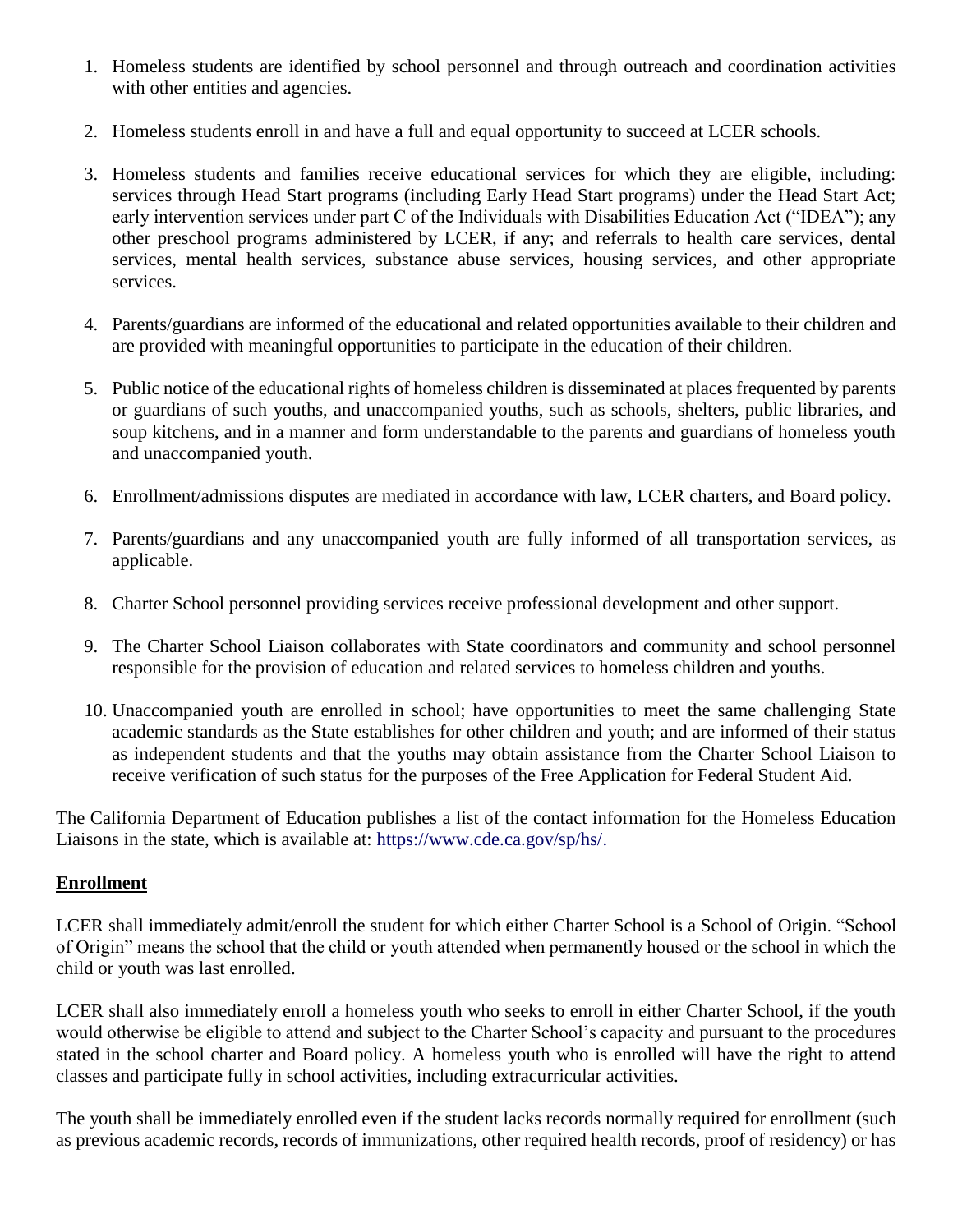missed application or enrollment deadlines during any period of homelessness. Records will immediately be requested from the previous school. (42 U.S.C. § 11432(g)(3)(C); Education Code Section 48850(a)(3)(A).)

If the student needs to obtain immunizations or does not possess immunization or other medical records, the President/CEO or designee shall refer the parent/guardian to the Charter Schools Liaison. The Charter Schools Liaison shall assist the parent/guardian in obtaining the necessary immunizations or records for the student. (42 U.S.C. §  $11432(g)(3)(C)$ .

A homeless youth may remain in the student's school of origin for the entire period for which the youth is homeless. If a youth obtains permanent housing during an academic year, the youth will be permitted to remain in the school of origin through the end of the academic year.

# **Enrollment Disputes**

If a dispute arises over admissions/enrollment, the student shall be immediately admitted (subject to Charter School's capacity and pursuant to the procedures stated in either Charter School charter and Board policy), pending final resolution of the dispute, including all available appeals. (42 U.S.C. § 11432(g)(3)(E).)

The parent/guardian shall be provided with a written explanation of the admission/enrollment decision, including an explanation of the parent/guardian's right to appeal the decision. The parent/guardian shall also be referred to the Charter Schools Liaison.  $(42 \text{ U.S.C.} \S 11432(g)(3)(E))$ .

The Charter Schools Liaison shall carry out the Board-adopted dispute resolution and complaint process as expeditiously as possible after receiving notice of the dispute.  $(42 \text{ U.S.C.} \text{ § } 11432(g)(3)(E))$ .

# **Comparable Services**

Each homeless child or youth shall promptly be provided services comparable to services offered to other students in either AAE or NSLA such as  $(42 \text{ U.S.C.} \frac{8}{3} 11432(g)(4))$ :

- Educational services for which the child or youth meets eligibility criteria, such as educational programs for students with disabilities and educational programs for students with limited English proficiency
- Counseling and Social Emotional Learning services
- Programs in vocational and technical education
- Charter School nutrition programs

# **Transportation**

In the event that LCER provides transportation services to all AAE and NSLA students, LCER shall provide comparable transportation services to each homeless child or youth attending either Charter School, as noted above. (42 U.S.C. § 11432(g)(4).)

If the LCER does not otherwise provide transportation services to all AAE and NSLA students, LCER shall ensure that transportation is provided for homeless students to and from either Charter School, at the request of the parent or guardian (or Charter Schools Liaison), if AAE or NSLA is the student's school of origin. (42 U.S.C. §  $11432(g)(1)(J)$ .) Transportation provided by the Charter School will be adequate and appropriate for the Student's situation, but LCER does not commit to any one method of transportation for all youth.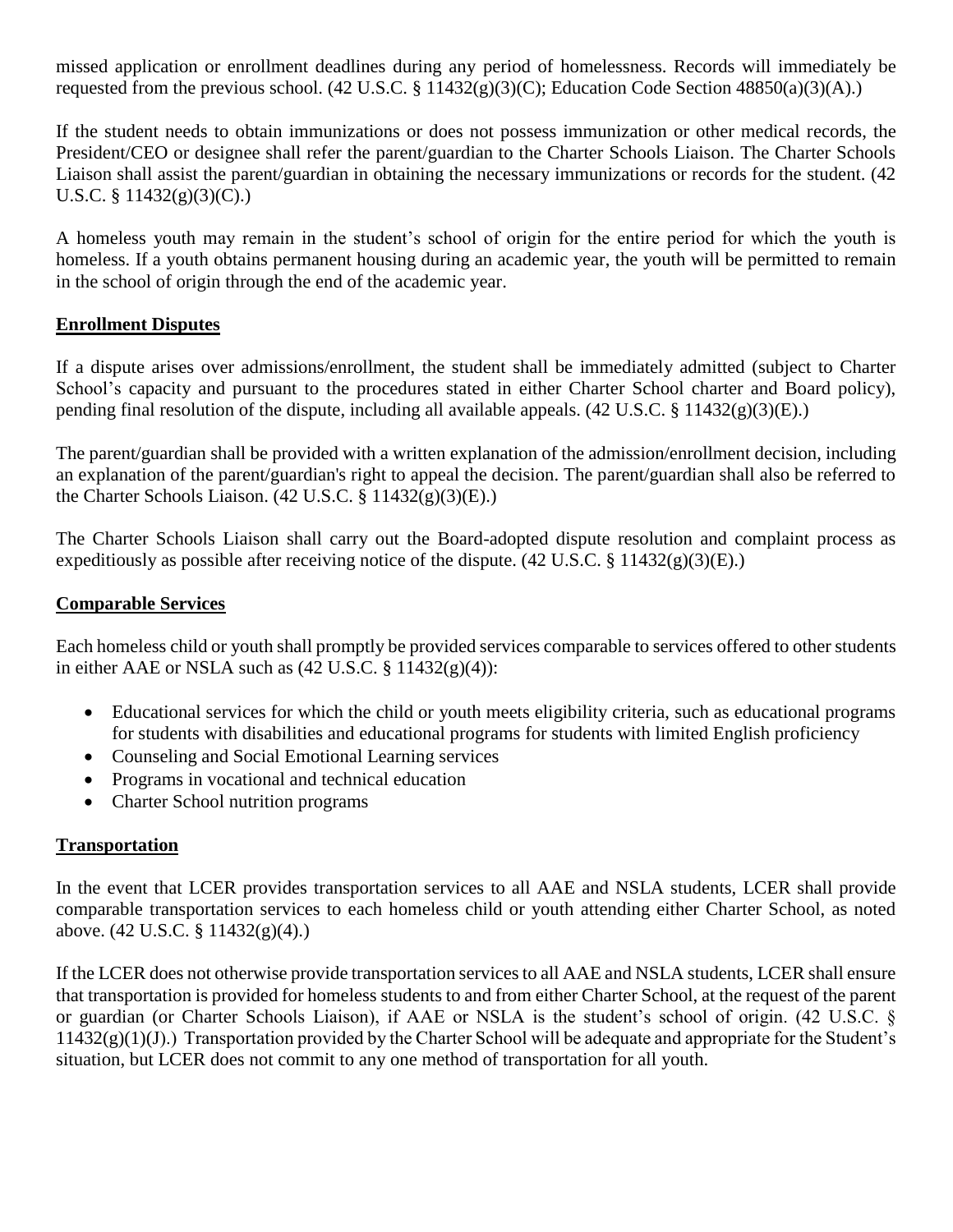### **Professional Development**

The School Liaison will be provided professional development on the identification, services, and sensitivity necessary when dealing with homeless children and youth. (42 U.S.C. § 11433(d)(3).) All identified or suspected homeless children and youth will be referred to the Charter School Liaison.

### **High School Graduation Requirements**

Homeless students who transfer to an LCER school any time after the completion of their second year of high school shall be exempt from any of the Charter School's graduation requirements that are in excess of the California minimum graduation requirements specified in Education Code section 51225.3 ("additional graduation requirements") unless the Charter School makes a finding that the student is reasonably able to complete the Charter School's graduation requirements by the end of the student's fourth year of high school.

To determine whether a homeless student is in their third or fourth year of high school, either the number of credits the student has earned to the date of transfer or the length of the student's school enrollment may be used, whichever will qualify the student for the exemption.

Within thirty (30) calendar days of the date that a student who may qualify for exemption under the above requirements transfers into the Charter School, the Charter School shall notify the student, the student's educational rights holder, and the Charter School Liaison of the availability of the exemption and whether the student qualifies for an exemption.

The Charter School shall notify students who are exempted from the Charter School's additional graduation requirements and the student's educational rights holder of how any of the requirements that are waived will affect the student's ability to gain admission to a postsecondary educational institution and provide information about transfer opportunities available through the California Community Colleges.

The Charter School shall not require any student who would otherwise be entitled to remain in attendance at the Charter School to accept the exemption from the Charter School's additional graduation requirements or deny the student enrollment in, or the ability to complete, courses for which the student is otherwise eligible. The Charter School shall not revoke an exemption and shall grant an eligible student's request for the exemption at any time if the student qualifies, regardless of whether the student previously declined the exemption. An eligible student's exemption from the Charter School's additional graduation requirements will continue to apply while the student is enrolled in the Charter School or if the student transfers to another school even after the student no longer meets the definition of a homeless child.

The Charter School shall not require or request that a student transfer schools in order to qualify the student for the exemption. Nor shall a student, a student's parent/guardian or educational rights holder, or a student's social worker or probation officer request a transfer solely to qualify for an exemption from the Charter School's additional graduation requirements.

If a student who is exempted from the Charter School's additional graduation requirements completes the California minimum coursework requirements specified in Education Code section 51225.3 before the end of the student's fourth year of high school and would otherwise be entitled to remain in attendance at the Charter School, the Charter School shall not require or request that the student graduate before the end of the student's fourth year of high school.

If the Charter School determines the student is reasonably able to complete the Charter School's graduation requirements by the end of the student's fifth year of high school, the Charter School shall do the following:

1. Inform the student of the student's option to remain at the Charter School for a fifth year to complete the